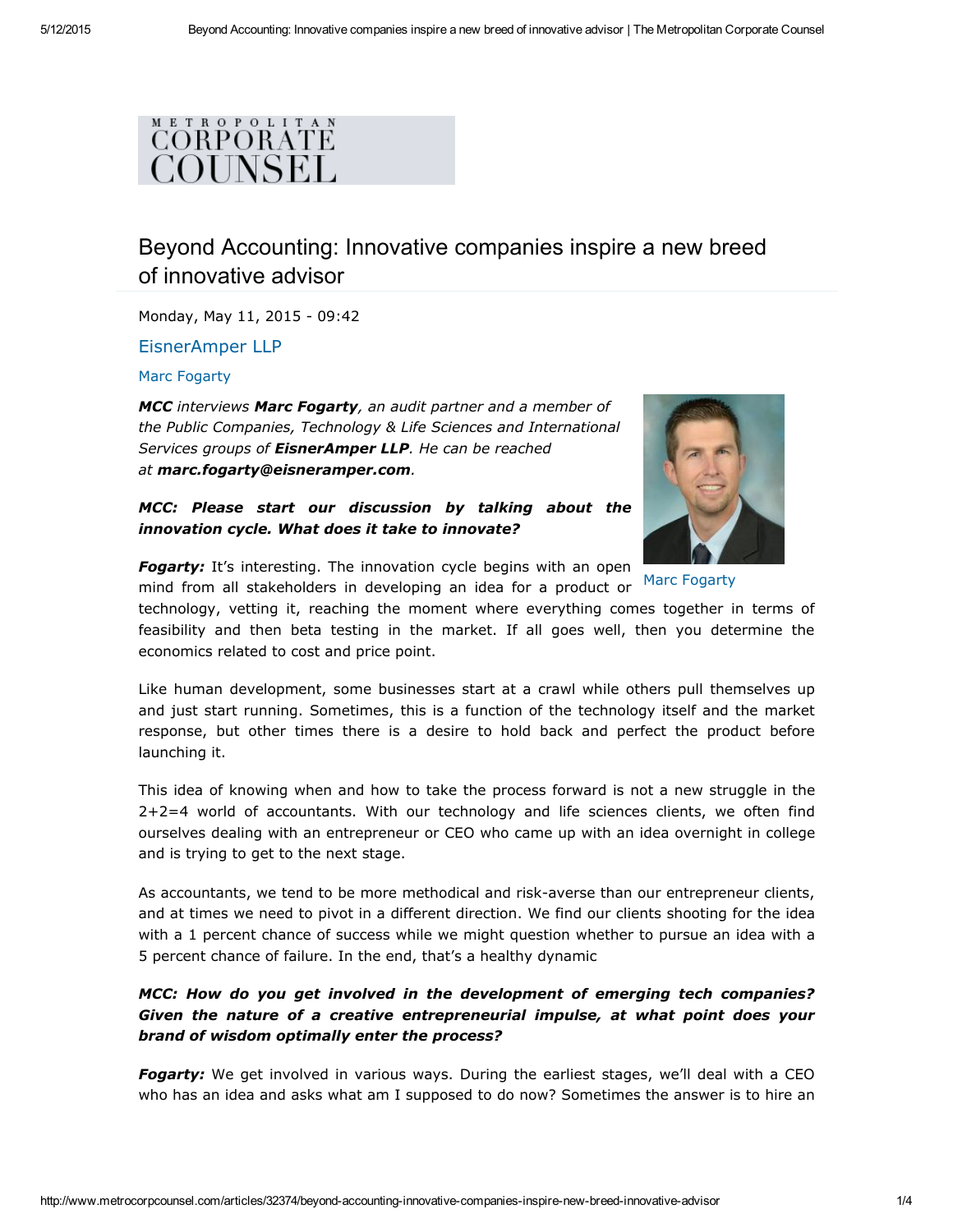attorney, maybe also a patent expert, and get the process going. Sometimes they want to know how to get start-up financing, or maybe they just want us to prepare a tax return.

On the flip side, we also get involved with companies that have already raised a million dollars in a first-seed round and have a set of attorneys in place, but now realize they have to get their finances in order. So there's no particular point where we as accountants are, of necessity, brought in. Some clients don't know where to turn and engage us on the ground level while others play out like Star Wars, with a resident Yoda in the corner who can get the company 90 percent of the way there.

Now, while we get involved in all areas and at all stages, I do caution clients against making hasty decisions on the fundamentals and, therefore, getting us involved too late. For instance, we can add a lot of value when setting up your company structure, let's say in deciding from a tax perspective whether to be an S corporation or a C corp. Getting advisors involved in setting you on the right path avoids the costs and hassles of getting too far along before realizing you should have done it differently

## *MCC: What are some of the key differentiators in the ways technology companies do business versus traditional companies?*

*Fogarty:* In many ways, it boils down to different ways of thinking. A traditional business might subscribe to the nine-to-five model, while a tech company sets up very differently with flexible working hours and open workspaces. The younger generation tends to view their jobs as more of a *hobby with an end game*, and that attitude is reflected in simple things, like starting the day at 10:00 am, taking a two-hour break and then working well into the night.

In a traditional business structure, ideas come from the top and are pushed downward; in a tech company, ideas tend to rise from the bottom, and there really are no secrets among the 30 or so employees who all attend the meetings and pitch ideas that are taken seriously. It's not that one model is better or worse, just that tech companies foster a different culture. What all companies have in common, however, is the desire to succeed and bring great products and technology to the marketplace.

## *MCC: Please talk about the process of bringing an innovative idea to commercialization, including the element of timing.*

*Fogarty:* Time is a complex factor; it can be your enemy or your friend. For example, one of my clients designed a product that helps with air purification for hotel rooms. They had the option of immediately releasing it in some higher-end hotels, but upon further consideration they decided to keep fine-tuning the product until it was fully vetted and tested. The logic went like this: If we put it out before it's ready, it may fail miserably, so we'll wait and make sure it's perfect.

The good news for this client is that there was no major competitor in the market, so essentially they had the luxury of time. If you put two competing companies in that situation, then the race is on to see who gets to market first, with far less concern over whether the product is right or wrong. So time was a friend in this example, and taking it gave our client a better product and a better chance of success.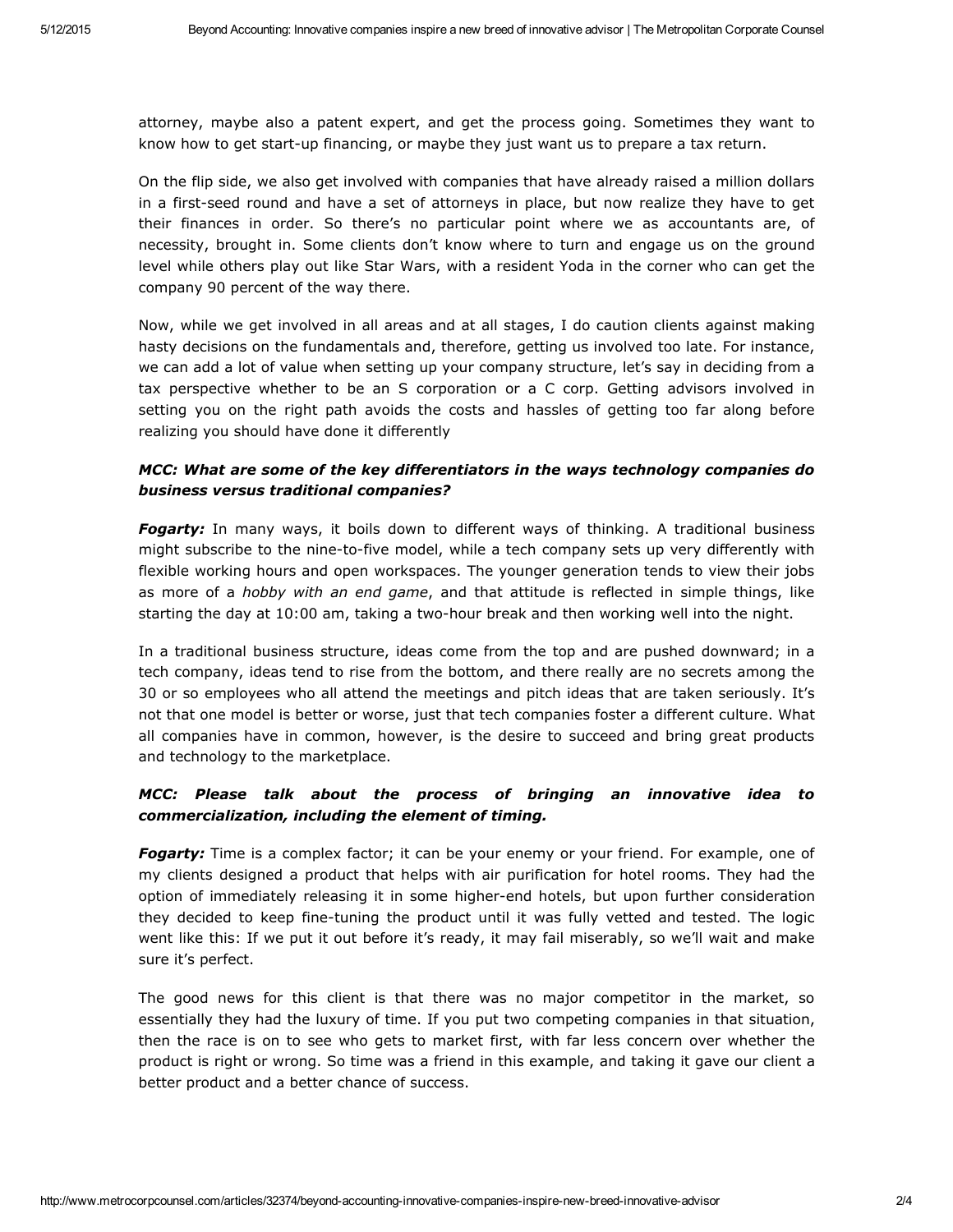## *MCC: Does the assessment of time as a factor differ depending on the kind of product, let's say a software app versus a traditional widget?*

**Fogarty:** Absolutely. In the app world, it's all about launching a product as quickly as possible, and, within limits, there is greater tolerance for less-than-perfect grades on initial quality. Where a traditional product might have to meet an A-plus standard right out of the gate, the app might be acceptable for release at a grade of 87. The thinking here is if you can get the app into the hands of a million people, your users will give you feedback, and additional development toward perfect marks then becomes a back-and-forth process. Conversely, a milk company, as an example, probably has a 1-800 number for product quality issues but doesn't approach feedback with the same vigor. Of course I'm generalizing here, but the point is that for an app company, responding to feedback is a business imperative and organic to the product development model. Look at Apple and ask yourself how many companies can completely redo their operating system and ultimately rerelease that system within a few days to all of its users.

### *MCC: Once a company is up and running, what are the signs that it has reached its limit in terms of infrastructure needed to move forward?*

*Fogarty:* Even great entrepreneurs have their limits. For tech companies, reaching that point implicates the need to bring in a business person who understands the risks and costs and can accurately determine a product price that will result in a profitable business. While there's really no defined point where a transition becomes necessary, successful CEOs tend to surround themselves with smart people. They know when it's time to bring in the right "operations guy" to take over the business side and help the company reach a defined goal, maybe an exit strategy, an M&A deal or a plan to self-continue. Again, time is a key factor. You can only spend so much time tinkering before realizing that you need a market for your product, and that's when you look for a finance guy or an inventory guy.

#### *MCC: Talk about EisnerAmper's work for tech companies on the M&A side.*

**Fogarty:** We get involved in many aspects. For instance, our director of capital markets helps align investors and clients and will make strategic introductions based on hearing from clients that they need financing or are looking for an exit. At that time, we'll usually speak with their attorneys and talk internally about finding a good fit. In that sense, we're a business matchmaker.

Each company does its own unique thing. Some want to build a business for five years, sell it and use that money to start something else up. Some want to sell 30, 40 or 50 percent of the company and stay involved. Others want to sell 60 percent, stay partially involved and end up on the board of directors.

It's our job to understand the client's needs and goals, so we ask a lot of questions. Some know where they want to be in five years, and others don't know where they will be in 10 minutes. Some have a definite goal with documented matrices, while earlier-stage companies work more in six-month increments and reevaluate along the way. Some are 100 percent determined to go public, while others see a better route in making a deal in which Google or Facebook buy their technology. Obviously, this all depends on knowing the difference between deciding what you wish for and having a viable deal on the table.